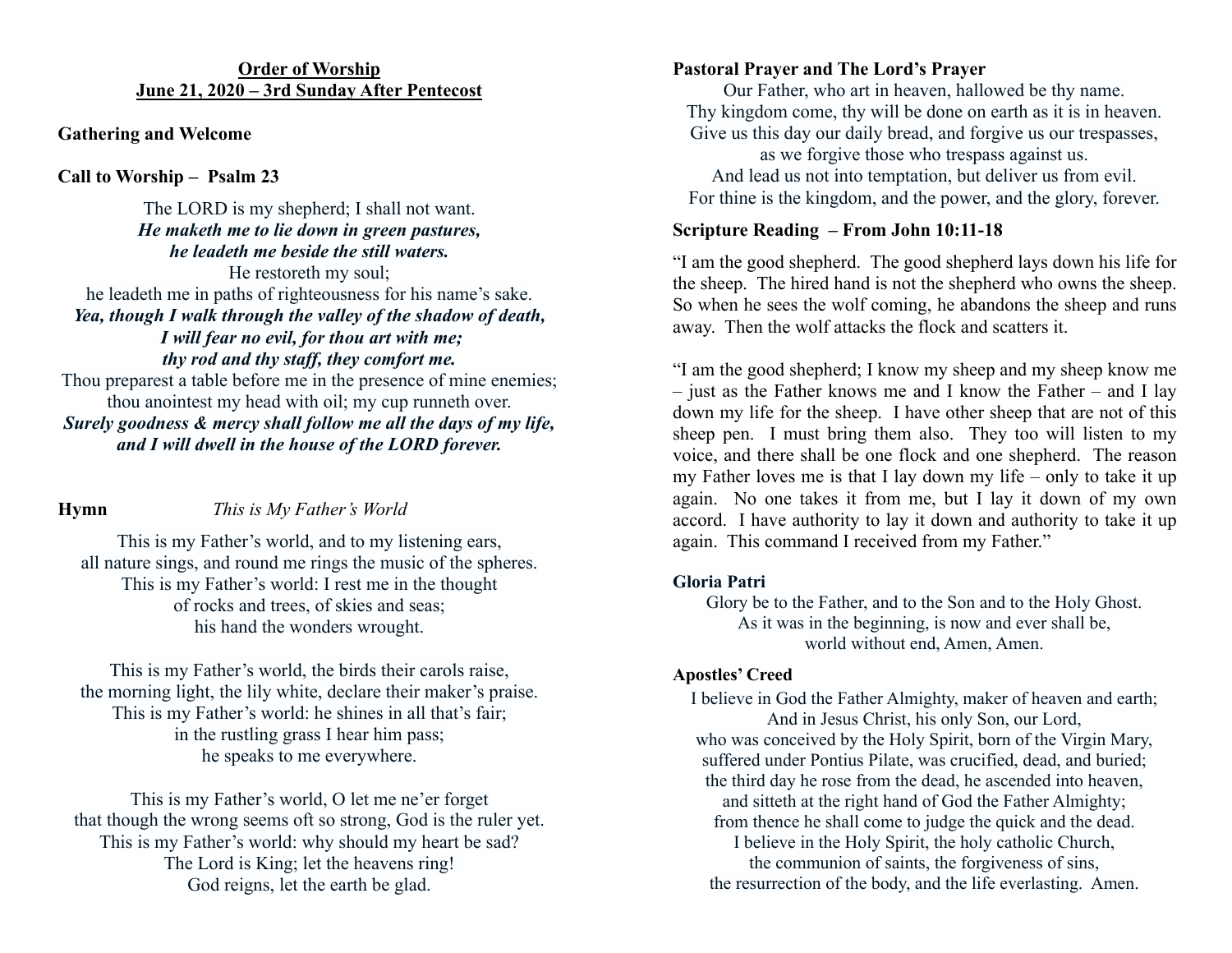### **The Crowning Mark of the Good Shepherd: His Voluntary and Vicarious Death for the Sheep**

*"I am the good shepherd; I know my sheep and my sheep know me – just as the Father knows me and I know the Father – and I lay down my life for the sheep. John 10:14-15*

#### **Hymn** *Crown Him with Many Crowns*

Crown him with many crowns, the Lamb upon his throne. Hark! how the heavenly anthem drowns all music but its own. Awake, my soul and sing, of him who died for thee, and hail him as thy matchless king, through all eternity.

Crown him the Lord of life, who triumphed o'er the grave, and rose victorious in the strife for those he came to save.

His glories now we sing, who died and rose on high, who died, eternal life to bring, and lives that death may die.

Crown him the Lord of peace, whose power a scepter sways from pole to pole, that wars may cease, and all be prayer and praise His reign shall know no end, and round his pierced feet fair flowers of paradise extend their fragrance ever sweet.

Crown him the Lord of love; behold his hands and side, those wounds, yet visible above, in beauty glorified. All hail, Redeemer, hail! For thou hast died for me; thy praise and glory shall not fail throughout eternity.

### **Benediction Ephesians 5:19-20**

Speak to one another with psalms, hymns and spiritual songs. Sing and make music in your heart to the Lord, always giving thanks to God the Father for everything, in the name of our Lord Jesus Christ.

**Father's Day June 21, 2020**